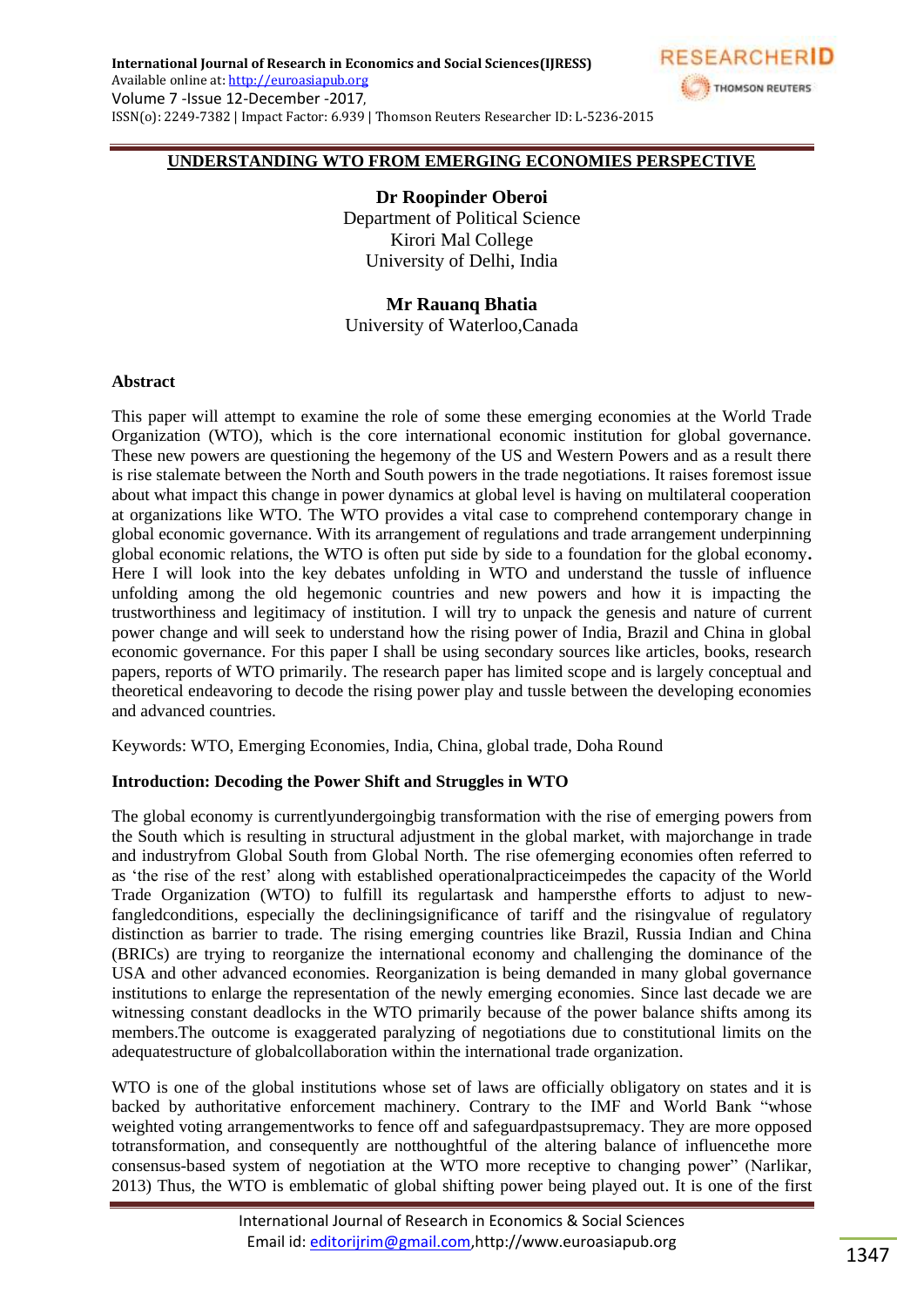

global economic governance institutions in which the emerging powerseffectivelyinterruptedconventional decision-making structures and become core players. Till the Uruguay Round (1986–93), their involvement was basically à la carte, with several developing countries remaining ambiguous.

There are multiple and diverse views and opinions being expressed to understand this shift. The view is that notwithstanding its apparent achievements, the WTO is commonly regarded as suffering from a deep malaise. Some debate that international institutions like WTO remains largely unipolar as USA is the dominant power. Others challenge this view in the middle of ongoing change in the hegemonic influence from the US to China. Some others believe that even though the shift in the global balance of power toward the BRIC countries is getting incorporated by structural changes in the WTO, but many believe that BRICs is still does not have strong influence in WTO despite rising economic role in world markets. They assert is that the BRICs is not yet a "foundation of initiative" or plays a significant agenda-setting task in these multilateral associations (Wade, 2011).

There is a well-known literature and writing on the "appearance of emerging countries coalitionbuilding at the WTO" (Eagleton-Pierce 2012; Grant 2007; Hurrell and Narlikar 2006; Narlikar and Tussie 2004; Taylor 2007). It is no coincidence that the enlargement of Global South ensued amidst anemergent surge of developing economies activism and strife at the WTO. "These tacticalcoalitionsconsiderablyimproved their authoritypredominantlyin the Doha Rounds and fashioned a novel politics of North-South conflict at the global institutions like WTO" (Hurrell and Narlikar 2006; Taylor 2007). Some question the view whether noticeable power shifts are emblematic or shallow than genuine. Cynic assert that the developed countries continue to hold their domination in global economic institutions and the emerging countries have yet to put into effect noteworthy influence and power or become a resource of agendadetermination (Beeson and Bell 2009; Pinto, Macdonald and Marshall 2011; Wade, 2011).The Economist (2010) succinctly stated: The BRICs matter now as a result of their economic weight. The World Bank (2010:23) presented a comparableopinion of the increase of emerging powers: augmented income and development means ever-increasingsway.

The analyses of these developments aretherefore that power shifts in global world are due to thealterations in the comparative economic clout of emerging states. China has becomethe second largest economy of the world and the world's largest exporter of goods only after the USA. Alternativelythe growth of power of Brazil and India is chieflydue to their strategic coalition building and mobilization of developing countries, which made possiblefor them to put into effecttheir authority far more than their realeconomic credencenotwithstanding their fairly small economy and narrowrole in global trade, India and Brazil tactically assumed more insistent and campaignerstance in WTO trade consultationscompared to China and were much more significant in the Doha Round and in shaping the outline of the dialogue. These three emerging powers arebrandedtogether as influentialleaders of the Group of 20 alliances at the WTO (Hurrell and Narlikar 2006) Emerging economies like India and Brazildirected their dissatisfaction into alliance -building as an endeavor to remedycontroldisparity and affirm their welfare. These alliances to a great extentincreased the clout of emergentnations in the Doha Round and shaped a fresh politics of North-South conflictin the WTO functioning (Hurrell and Narlikar 2006; Taylor 2007).

Dadush and Shaw (2011) in their book titled Juggernaut: How Emerging Markets are Reshaping Globalization envisions enormous shifts in global trade. The authors predicts that the emerging economies will lead the world trade with their share of trade increasing from less than 1/3rd at present to almost  $2/3^{rd}$  percent by the year 2050. China will account for a  $1/4^{th}$  of global trade which will be three times more than the U.S. share. Domination of China will also be in the bilateral trade relationships. China's share of U.S. tradeis projected to climb from less than 10 percent in 2006 to 30 percent by the year 2050.Other developing countries like Brazil, Russia and India have also become significant trading centers. India's share of world trade, for example, will increase and be more than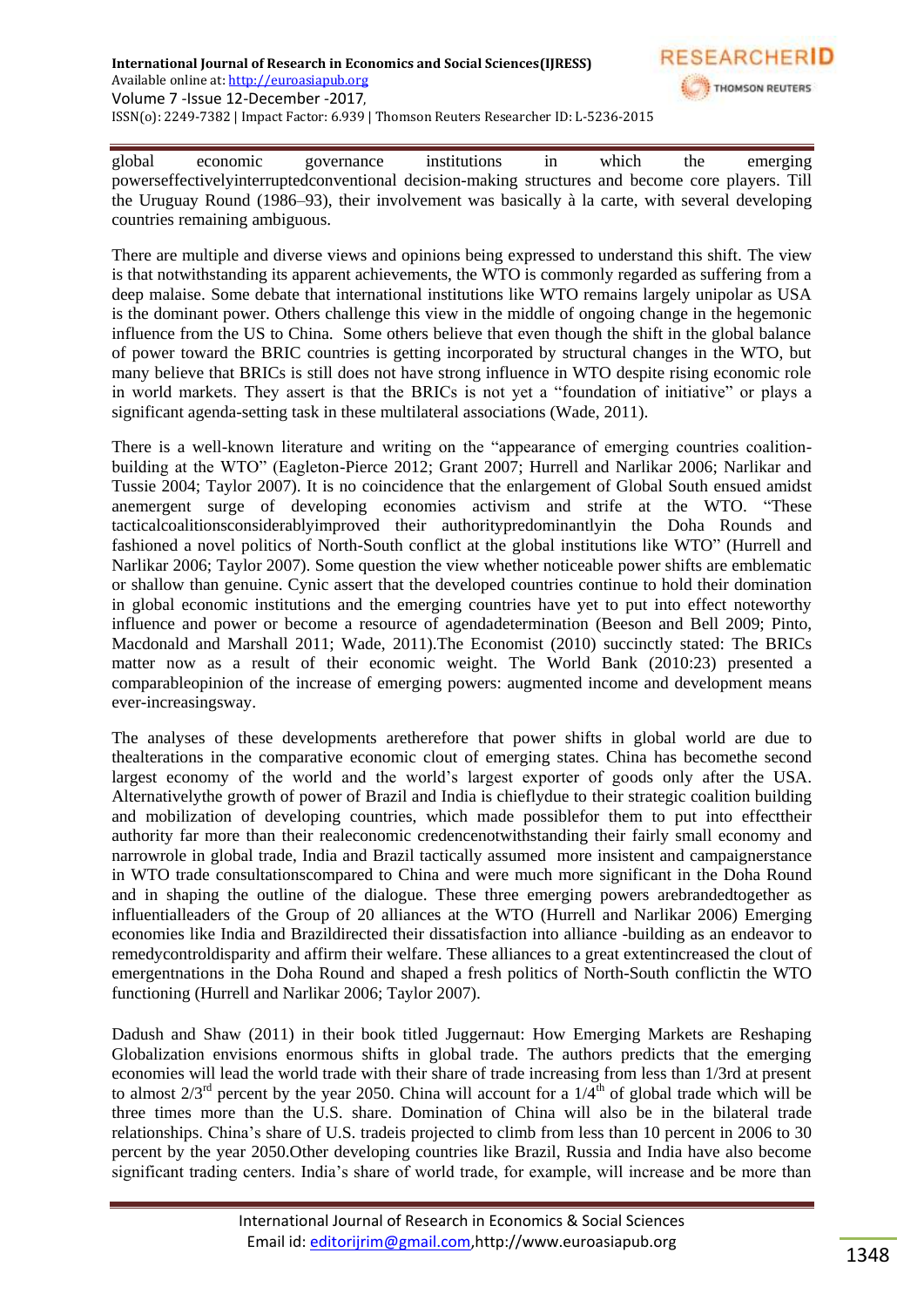

twice that of Japan's. Simultaneously, the developed countries will see their shares slide. The ascendency of developing countries with political organization, societal ideals, and economic level that are unlike that of developed countries that have controlled the global economy over the last century has huge repercussion for global financial collaboration, political associations, and global trade.Policymakers and specialists are asserting opinionsabout internationalmarket architecture and determiningthe new character of WTO and they are also demanding the end of exclusionary and Quad-dominated nature ofdeal making in WTO (Baracuhy, 2012). Geopolitical apprehensions, economic crises, response to climate change policies, and conflicting policy goals cropping up from these countries is triggering protectionist policy plans.

Besides, the backdrop of the WTO does not mirror the current geo-political realism and power relationships among its member countries. Almost from the beginning WTO received lot of critical attention. WTO was founded in different moment in time by a group of countries with the original contracting parties of the GATT for a very different purpose. The concern is that the WTO is not the old GATT. Established in 1995, the world trade organization (WTO) administers trade agreements among its members. It builds upon the institutional arrangement that developed under the GATT which was formed in 1947. The fundamental philosophy of WTO is open markets, non-discriminatory trade, transparency and providing advantageous environment for all member countries. The underlying principle of the WTO is that it works through reciprocal negotiations that lay down the enforceable commitments and mutually agreed rules of the game for trade related policies.

Its membership has altered from the initial 23 contracting parties in 1948, to 128 contracting parties of the GATT in 1994 to 150 Members of the WTO today andhugebulk of WTO members are emergingnations including China, India, and Brazil(Steger, 2008). The high and persistent rise in global trade and cross border investments has brought benefits to many developing countries which constitute 35 percent of world trade, up from 20 percent in 1990's. The most impressive performance has been that of China which has more than tripled its share in world export from 2000.

The WTO guiding principle of assent and "single undertaking" contract is consequently becoming not appropriate in the light of new reality in economic structures. Therefore, it's imperative in the rapidchanginginternationalorder the WTO must regulate its task and its tools if it has to persist to be significant and supportsubstantialdevelopment on trade dealings in internationalmarket.Collectively, the WTO needs toput forwardresolutions to resolve how the comprehensiveand complexset of plurilateral contracts can gradually be translated into a set of executable system that can enlargeendorsements.

Emerging economies which now constitute large membership can't be categorized as a uniform and consistent group with similar ideology or position in WTO. Within this group there are sub groups with varied positions and demands. Today the foremost developed countries like USA and EU cannot unilaterally compel the organization as they could do in the past. Sylvia Ostry describes the previous GATT system as a bikebuild for twin ride with the US in the driverchair and the EU in the reverse (2002: 299-300). However, the present "WTO is more like a bus careening down a hill with numerous drivers, none of whom are sure about where they desire to reach (Steger, 2008). Previously, the USAand EU steered thediscussions, nowwhen advanced nationsattempt to displaytheircontrol, the developing countries make alliances and set the outline and drive the consultations. The new world of multipolarity is one of contending states occupied in mercantilist struggles. Insistent competition among nations is resulting in more fragmentation in the guidelines and rules of the global economy, quite the reverse to the reasonably centralized political-economic arrangement under USA hegemony.

# **WTO and Emerging Economies**

The treatythatestablishedthe WTO recognizes the obligation for affirmativesteps to make certainthat the emergingnations and chieflythe least-developed countries get the advantageof theboostinglobal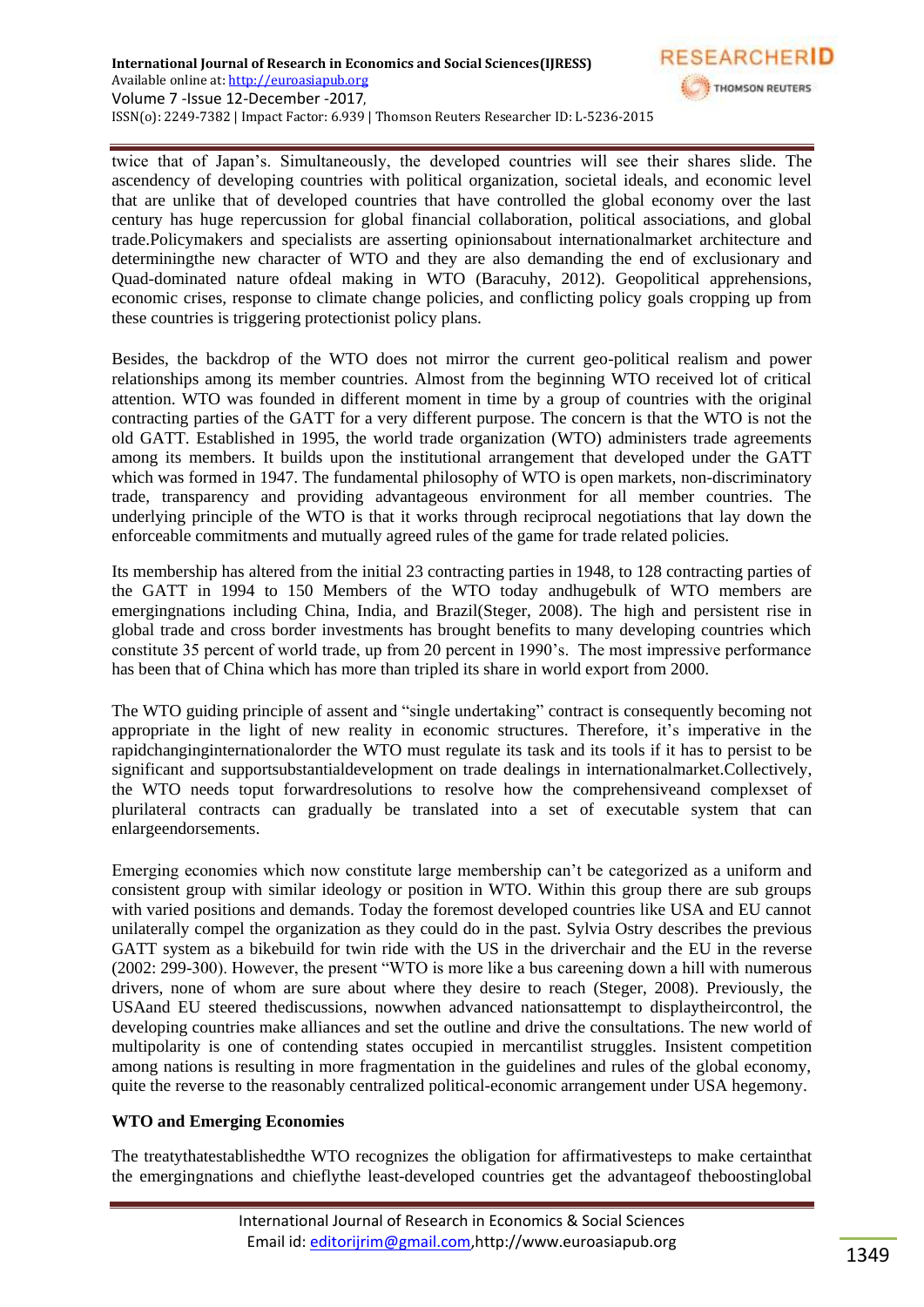

market. This opinion wasrestated in the Doha Ministerial Declaration of 2001 that initiated the contemporary multilateral trade discussions. These consultations commonlyidentified as the Doha Development Agenda (DDA), are essential to the WTO's involvement to achieve global advantage of trade to all. Since then, the trade openness policy has benefitted substantially inincreasing the developing countries' participation in the global economy.

Figure 1 demonstrates that since 1990 to 2008, the amount of export from emerging nationsroserapidly than exports from advanced economies. From 2000 to the year 2008 the quantity of exports almost became double from developing countries, while exports overall in the world increased no more than 50 per cent" (WTO Website)

Figure 1: Volume of exports of developed, developing and transition economies: 1990-2009 (Index, 2000=100)



# Source: WTO Secretariat estimates

[https://www.wto.org/english/thewto\\_e/coher\\_e/mdg\\_e/development\\_e.htm](https://www.wto.org/english/thewto_e/coher_e/mdg_e/development_e.htm)

On the other hand, not every developing countrypartakesuniformly in global trade. Figure 2presents a ―breakdown of developing countries' exports by region. Asia is the most significant exporting area in the developing country group, with a 10 per cent share of world exports in 1990 (US\$ 335 million) which improved to 21 per cent (US\$ 2,603 million) in 2009. On the contrary, Africa has the minimum share in world exports, at 3 per cent, both in 1990 and 2009. In conjunction withLatin America, Africa, and the Middle East countries did not experience a noteworthyboost in the global exports from the year 1990 to 2009. Moreover, the worth of these regions' exports did enlarge over this period. Besides, LDCs account for about 2.8 per cent of the value of exports of the developing country group in 2009. This share has continued unchanged since 1990, although LDCs' exports did increase in value, from US\$ 18 million in 1990 to US\$ 125 million in 2009" (WTO Website).



Figure 2: Share of developing economies in the value of world exports, by region: 1990 to 2009 (per cent)

# Source: WTO Secretariat estimates

[https://www.wto.org/english/thewto\\_e/coher\\_e/mdg\\_e/development\\_e.htm](https://www.wto.org/english/thewto_e/coher_e/mdg_e/development_e.htm)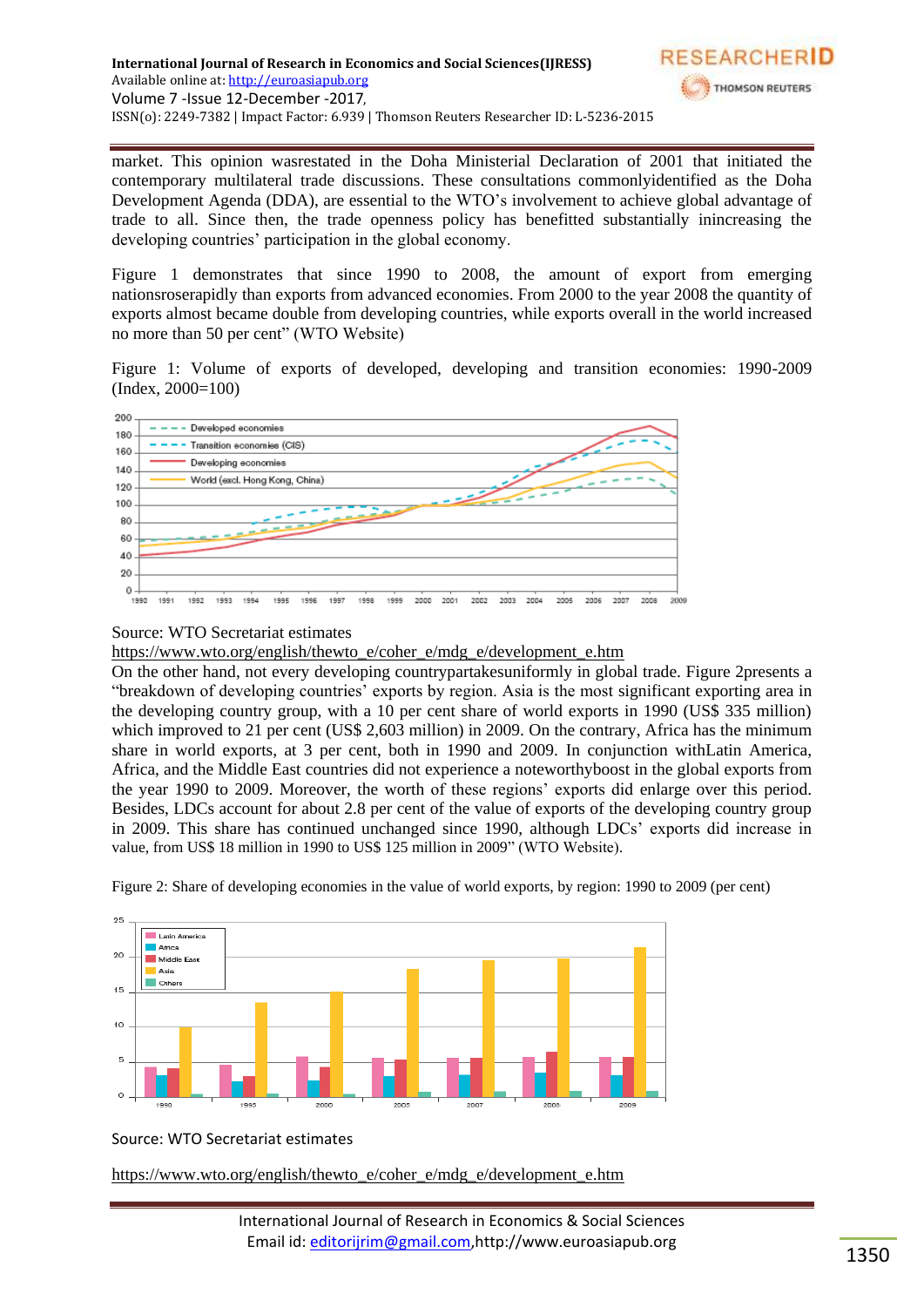

Accounting for different stages of trade liberalization among the WTO members, Subramanian and Wei (2007) believe that WTO does raise trade, but unequally. WTO added to trade by 65% for advancednations, by 32% for emerging economies that joined the WTO after 1995 (Larch, et al, 2018)

### **Doha Round and the Big Reset in Global Negotiations**

The commencement of the Doha Round Negotiations of the World Trade Organization in November 2001 was motivated by the proposal of development. The agenda was phrased as the Doha Development Agenda (DDA), with anoutlook to improve market contact for developing and leastdeveloping countries [LDCs]. The Doha Declaration reaffirms that: "global trade can help economic growth and the mitigation of poverty. We are aware of the need of common people who can profit from the betterprospects from the expanded multilateral trading system. Since large numbers of WTO Members are emerging economies, WTOaims to put their wishes and welfare at the centre of the Work Programmeagreed to in the Declaration" (World Trade Organization, 2002). Delegates weredelightedtobring the anticipatedresults of the development round. Butshortly, the elation was besieged by distrust and inconsistency. The dispute plagued the representative, particularly because dialogue was obsessed by domestic political interests over international trade concerns and was done using a weak methodology.

Since 2003, the previous "Quad" was swapped by a succession of core discussiongroupfocused on the USA, European Union, Brazil, and India. These four countriesare at the core of the discussionsever since then. In 2008 these four were coupled by China. As a result, then China, Brazil and India have become central players whose acquiesce is measuredimportant to securing Dohaaccord: in the expressions of a negotiator, at present, you can't wrap up any deal at the WTO without emerging countries (Hopewell, 2015).Agriculture became vitaltopicat the beginning of the discussion as it was one of the least openedsectors of international trade. Despite considerable differences in their interests, both Brazil and India recognized the strategic value of an alliance. Led by the growth of its agribusiness sector, Brazil arrived at the Doha Round in quest of makingnoteworthybenefits in agriculture (Hopewell, 2013). However, the lackenoughinfluenceworkingunaidedmade them appreciate that they needed partners. One representative from Brazil declared that we need a reliable blocking alliance to initiate playing the game at the WTO (Hopewell, 2015).

Additionally, Brazil and India are important players in the NAMA-11 alliance of emerging economies in the consultations on manufactured produce under Non-AgriculturalMarket Access" or NAMA. These emerging economies got "special and differential treatment" rider, together with lower tariff-reduction code and substantialrespite in agriculture and manufactured goods and services (WTO 2008a; WTO 2008b). These nations have also led the emerging economies in achievingsignificantvictory in the sphere of intellectual property and access to pharmaceutical: in spite oftoughresistance from the USA and EU and the companies.Brazil, India and South Africacould secure a deal in 2001 for exemptionof essential drugs (for example HIV/AIDS medicines) from WTO intellectual property regulations (TRIPs Agreement) and proclaimed that such policyshould not be applied to stopcountries from standing to care for public health system in addition to a waiver in 2003 permitting the countries to sell generic drugs to emerging nations that lackedlocal pharmaceutical manufacturing capability (Hopewell, 2015:89).

An understanding has evolved that the impasse in the Doha Round happened because of the swift alteration in the global economy, especially, as a consequence of the remarkable increase of the emerging economies – China and India. Brazil, India, and China became crucial players whose consent is essential to secure a Doha Round agreement: in the words of one negotiator, "nowadays" you can't close any transaction at the WTO not including them." (Interview, 2009, Geneva in Hopewell, 2015) Offering an emerging economies standpoint, an Indian representative articulated it accordingly: "If this was the Uruguay Round, they would have bottled it and made you swallow it by now" (Interview, New Delhi, March 2010 in Hopewell 2015).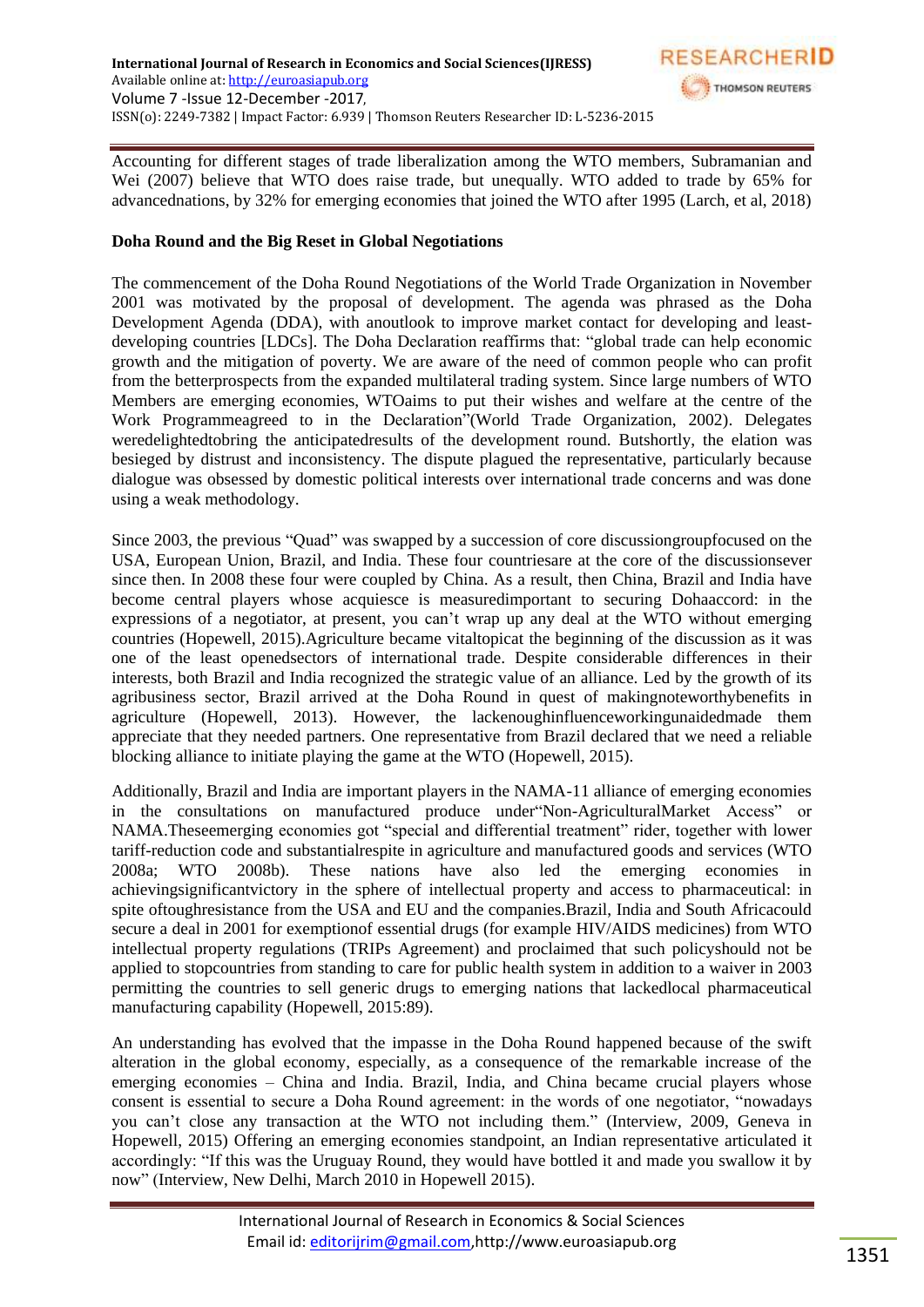

**RESEARCHER** 

THOMSON REUTERS

Regardless of the prospectivepayback of the Doha Round it has been flawed by troubles. Some of the reasons can be listed as in the route of global rule-making at Doha; the foremost G7 nations are in realityoccupied in legitimizing their domestic andcourse of actions. Subsequently, nations are hesitant to open their trade completely at the domestic level, and are as an alternativeineffectivelyattempting to liberalizetheir economy at the global level. This paradoxicalmodeldoes not help in the winningconclusion of any treaty. Furthermore,negotiators try to justify allowances, concessions, derogation, and division of the rules of the WTO, which isopposed to growth the multilateral trading arrangement.

The Doha Roundwas pressurized intolegitimizing the scheme of derogation, divergence and introduced localizedrulequalifications as crucialapparatus for persistent exception and exemptionin the WTO system. Implications of the possibleineffectiveresults of the Doha Round are quite a few as it questions but above all it questions the reliability of the WTO. The Doha Round is seen as the litmus test of the WTO. But interestingly the Doha logjam has not inhibited tariff liberalization—far from it. During last three decades, the majority WTO members have extraordinarilyremoved the barriers to allow easytrade of goods and services bilaterally, regionally, and unilaterally except through the WTO(Baldwin, 2016:95)

In last two decades trade legislation and regulation along with global economic liberalization has continuedoften outside the WTO ambit. Lot of tariff cutting isbeing happeningindependently by WTO members, especially by emerging economies. Global investment flows arecloselyintertwined with traffic in goods and services that has established associations and network of more than 3,000 mutualdeals among nations. Moreover, many new deals are underpinned on the growth of off shoring written as regional trade agreements, particularly between developed and emerging economies.(Baldwin, 2016: 112). So,WTO's gridlock because offrenzied tariff cutting and unilateralism outside the organization can be credited to the increase of emerging economies. Theexpectedpace of increasing the WTO outline to include regional trade agreements is stopped by emerging economies. They believe that they were assured a "rebalancing" in 2001 that necessitates reduced barricade to sell to other countries agricultural goods. The rise of mega-regionals can be considered as partial multilateralization by sub-groups of WTOs. Debates on emerging economies highlight their economic capacity, as John Ikenberry (2008: 25) exemplifies that China is now a strong global authority. The volume of its market has increased four times since it adopted market liberalization and many forecast its economy will double in coming decade. China is now global manufacturing hub and utilizeapproximately a third of the total supply of coal, iron and steel. It has enormous foreign reserves. SoChina is emerging as economic and military competitor heralding a bigreallocation in the global powerdistribution. Now, USA and Europe must engage with China and with India, Russia, Brazil, and South Africa.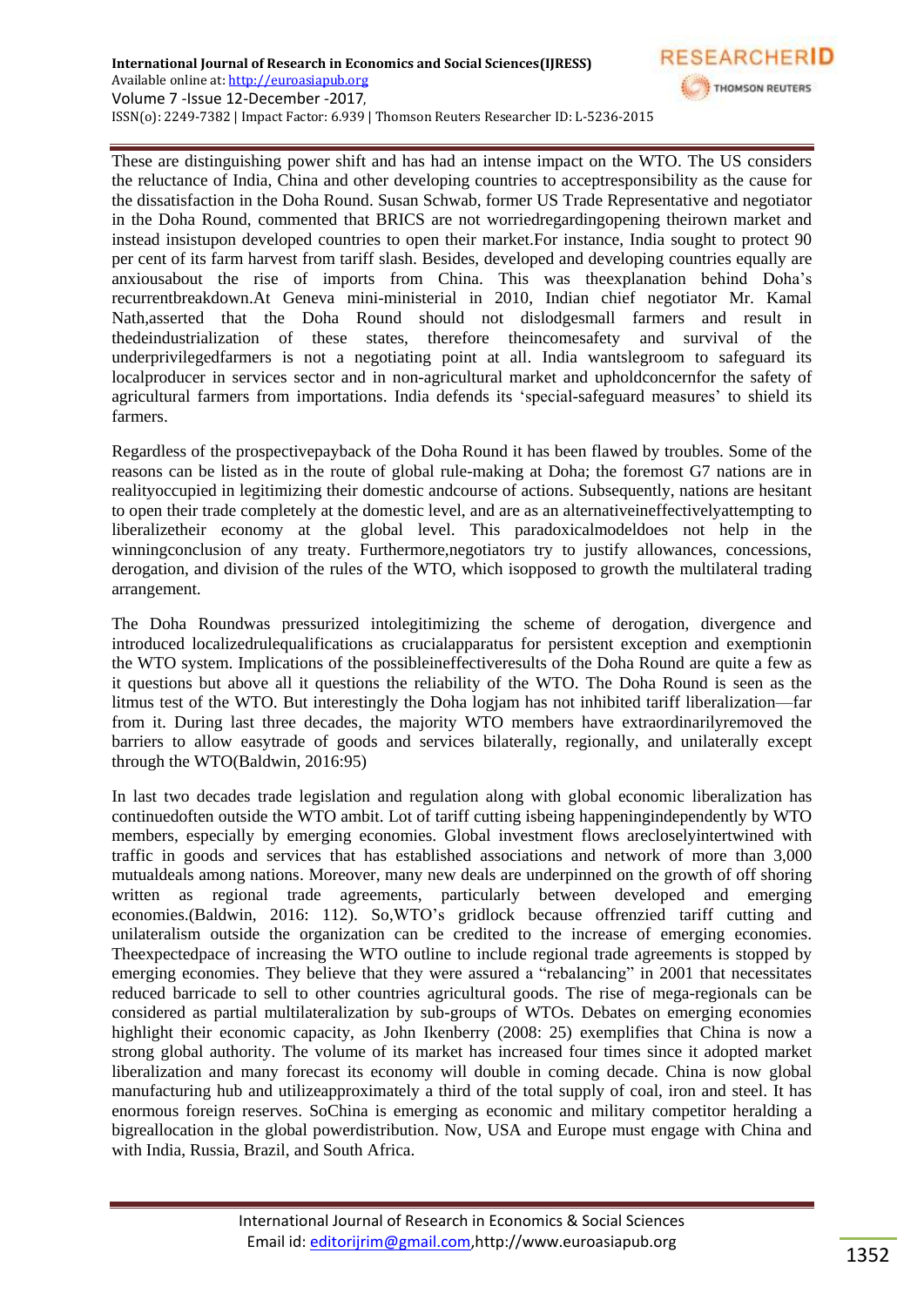According to Baldwiin (2016) thisimplies that global trade regulation is moving towards a two-pillar system. The first pillar, the WTO will carry ongoverningestablished trade as it has been doing since 1995. And the second pillar is anarrangement where regulation on traffic in "investment and intellectual property protection, capital flows, and the movement of key personnel are multilateralized in mega regional". China and some emerging markets may possibly have sufficient economic influence to offset their omission from the existing mega-regional. Emerging powers favor a multipolar design and ask for a better say in a series of multilateral organizations, including the WTO (Lesage 2015). In the arena ofinternational trade and investment the repercussion of the increasein multipolarity is that no onedevelopment or economic model holds complete control in negotiations (Lamy 2012). Those critical of US hegemony greetthis power shift some othersrecommend that the present geopolitical realism is of a "G-Zero" globe, where no single nationis keen to take responsibility (Bremmer, 2013). There are also those who suggest a "G-3 world", where China will take more assertive position in negotiations. Thus, at individual and collective level the emerging economies are ever moreconfident in upholdingfresh approach to global trade collaboration and areasking for a rationalizedglobalorganization (Efstathopoulous 2014).

**RESEARCHER** 

THOMSON REUTERS

### **Concluding Observations**

The relocationof authority in the WTO of power from the developed economies that controlled the formationof the WTO to the states with fastrising economies is widespreadawareness. Emerging economies account for almost half of the 2wsxxde 2value of internationalcommoditiesof trade and world GDP. These countries have come out of the shadow of USA hegemony particularly China which is openly challenging the US and European powers. Interestingly US, anex- hegemon, is also not keen to avowits authority within the multilateral organization of WTO. With globalization and liberalization project the global trade, cross‐border investment and free flow of informationhas resulted in lesseningof global poverty and improved real earningsfor millions in low‐income countries.

Decision-makingare now weighed down by the forcefulness of emerging economies and the vacillation of the US and EU which is currently adding to the limitation in the functioning of the WTO especially in decision-making forums where at present conclusions are arrived unanimously by consensus. Such methodical asymmetricalarrangements with WTO are becoming regular cause of confrontations as some of these rules are no longer tolerable to numerous high-income countries including the US. Many emerging economies conversely consider the special and differential treatment as anindispensablefacet of the negotiation underpinning the WTO.Some analysts argue the problems lie with stultifying consensus-based decision-making procedures and the ways in which the WTO's consensus-based approach means to that one country, or a handful of them, can delay the conclusion of deals (Narlikar 2015).

The rise of China, Brazil, India, Russia and South Africa in international trade demonstrates the potential for nations to considerablychange their position; it has long-winded the of trade negotiation process. It has moreoverimpelleddiscussions on the design of "developing country" trade disquiet. Within the WTOsome emerging economies have been called to "graduate" from developing country category that is self-selected groupingin the WTO and to adopt innovative approach to S&DT. Rising competition has made advanced economies and also some emerging economies calls for further issuespecific and differential strategy to deal with special treatment in global market and propose that emerging economies like China, India and Brazil should improve their responsibilities and obligations

Numerous "game changers" in the international exchange and trade command consideration, together with the rise of emerging economies and ensuing alterations in geo political and economic dynamics; the augmentation of the digital economy; the growth of South-South trade, the surge of global value chains and global manufacturing networks; innovative inter-governmental obligations in the United Nations related to the SDGs 2030 Agenda, growing public concerns about increasing inequality,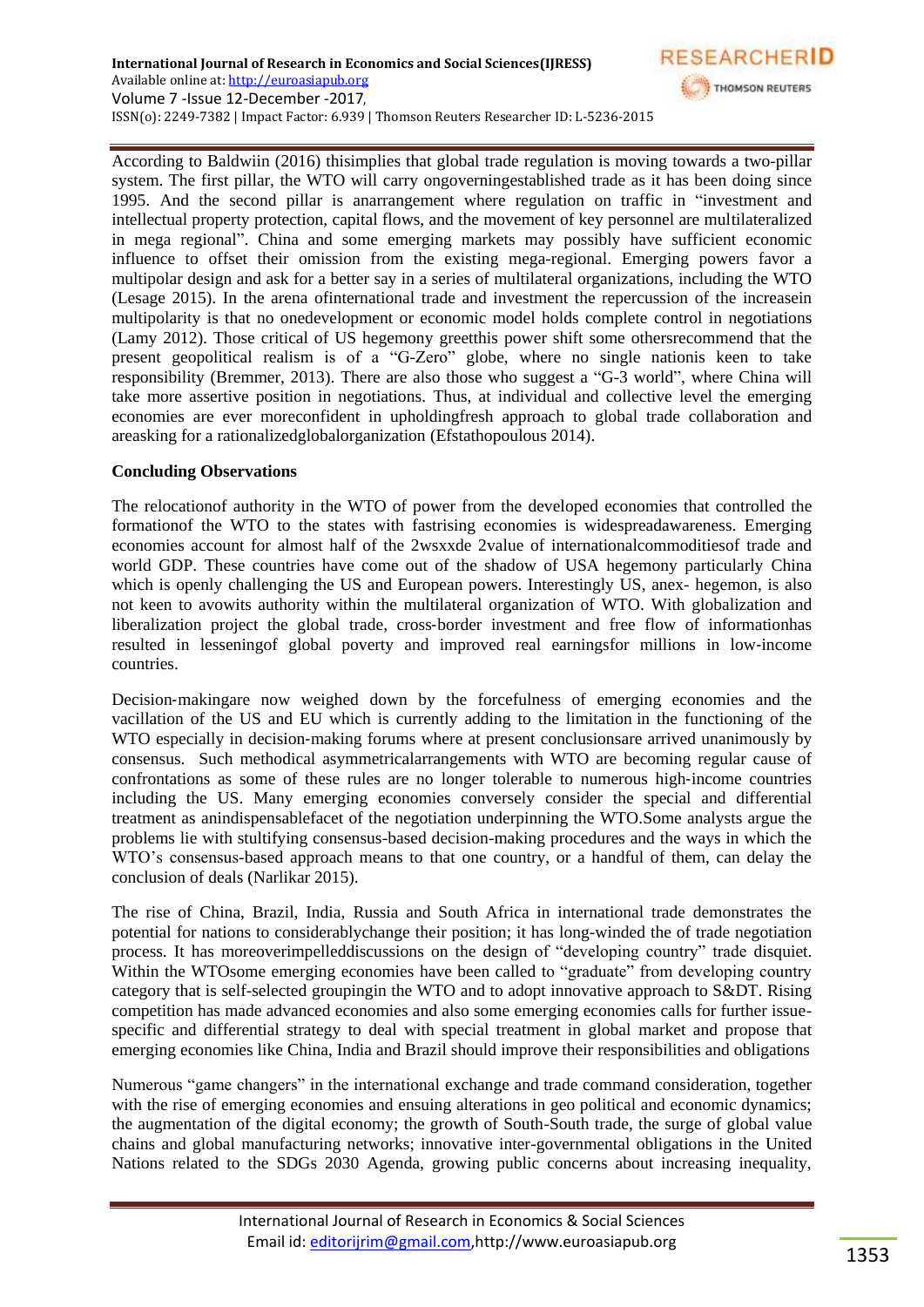

helplessness in the international market, and stress for better inclusiveness set the background in which policy deliberation on trade and investment should occur.

#### **References**

Baldwin, Richard. 2016. "The World Trade Organization and the Future of Multilateralism." Journal of Economic Perspectives, 30(1): 95-116. <https://www.aeaweb.org/articles?id=10.1257/jep.30.1.95>

Beeson, Mark, and S. Bell. 2009. "The G-20 and International Economic Governance: Hegemony, Collectivism, or Both." Global Governance.pp 15:67.

Bremmer, Ian. 2013 "From G8 to G20 to G-Zero: Why no one wants to take charge in the new global order." New Statesman June 11, 2013.

Dadush and Shaw 2011 "Juggernaut: How Emerging Markets are Reshaping Globalization", Carnegie Endowment, Washington

Debra P. Steger, 2008 The Culture of the WTO: Why it Needs to Change Online publication: Feb. 26, 2008 https://www.erudit.org/en/journals/euro/1900-v1-n1-euro1991/017653ar/

Eagleton-Pierce, Matthew. 2012. Symbolic Power in the World Trade Organization. Oxford: Oxford University Press.

Estevadeordal, Antoni, Juan Blyde, and Kati Suominen. 2014 Are Global Value Chains Really Global? Policies to Accelerate Countries' Access to International Production Networks. E15Initiative. Geneva: International Centre for Trade and Sustainable Development (ICTSD) and World Economic Forum, 2014. http://e15initiative.org/wpcontent/ uploads/2014/11/E15\_GVCs\_Estevadeordal-Blyde-Suominen\_Final.pdf

Grant, Wyn. 2007. "The Shift from Duopoly to Oligopoly in Agricultural Trade." pp. 169-85 in The WTO After Hong Kong, edited by Donna Lee and Rorden Wilkinson. New York: Routledge.

Hopewell, Kristen. 2013. "New Protagonists in Global Economic Governance: Brazilian Agribusiness at the WTO." New Political Economy 18(4):pp602-23.

Hopewell, Kristen. 2015. Different Paths to Power: The Rise of Brazil, India and China at the WTO." Review of International Political Economy 22(6): 1128-58. Available at: <http://www.tandfonline.com/doi/full/10.1080/09692290.2014.927387#.U6DEm01OU5s>

Hurrell, Andrew, and Amrita Narlikar. 2006. "A New Politics of Confrontation: Brazil and India in Multilateral Trade Negotiations." Global Society 20(4)pp415-33.

Ikenberry, John. 2008. "The Rise of China and the Future of the West: Can the Liberal System Survive?" Foreign Affairs January/February:pp23-37.

Kamal Nath, Address the Development Challenge of Doha, http://news.alibaba.com/ article/detail/international-trade-special/100376769-1-address-development-challengedoha%253Akamal.html

Lamy, Pascal. 2012 "Governance of a Multipolar World Order." Speech at the Singapore Global Dialogue at the Rajaratnam School of International Studies, 21 September 2012.

Larch, Mario & Monteiro, José-Antonio &Piermartini, Roberta &Yotov, Yoto, 2019. ["On the Effects](https://www.wto.org/english/res_e/reser_e/ersd201909_e.htm)  [of GATT/WTO Membership on Trade: They are Positive and Large After All,"](https://www.wto.org/english/res_e/reser_e/ersd201909_e.htm) WTO Staff Working Papers ERSD-2019-09, World Trade Organization (WTO), Economic Research and Statistics Division.